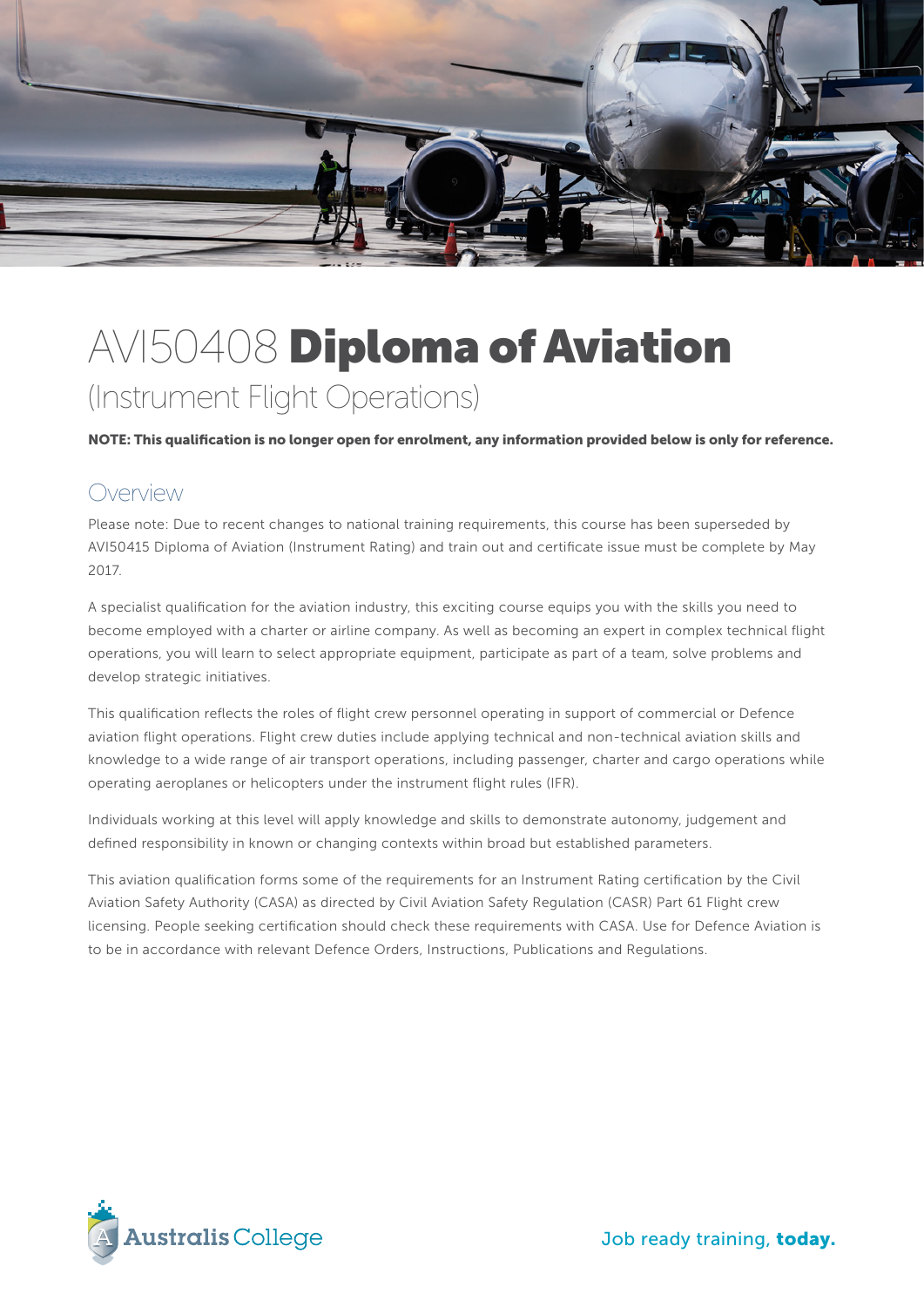# You'll learn to:

The command instrument rating allows you to fly in most weather conditions. The training involves flying by reference solely to instruments to fly both en-route and safely conduct various approach types without external visual references. An essential rating for airline employment or charter operations. You will also learn to:

- Plan a flight under Instrument Flight Rules
- Navigate aircraft using only flight instruments
- Operate and manage aircraft systems
- Conduct full and limited instrument panel manoeuvres
- Perform instrument arrivals and departures
- Perform a GNSS instrument approach

#### What's Included

The following is included in the course (and can be covered under VET FEE-HELP scheme, eligibility criteria applies).

- Flight training (Dual, Solo & Simulator)
- Flight hours: Both real plane flying hours and simulator hours are included in the cost of this course.
- Aircraft type endorsements on Cessna, Piper, Cirrus and Beechcraft aircraft
- Aircraft hire & Fuel (For Diploma Study)
- Pre flight briefings
- Post flight de-briefings
- Theory courses
- Access to a headset
- Access to the IREX Textbook information\*
- Access to Maps and Charts\*

\*Students may purchase these resources for their own use at their own cost.

# Career Opportunities

This qualification reflects the ability to become employed with a charter or commercial airline company utilising skills of multi-engine and instrument rating. Other career options also include, but not limited to:

- Flight instructor
- Aero Medical Pilot (Care flight, Royal Flying Doctors)
- Military Pilot (Airforce, Army, Navy)
- Agricultural Pilot
- Search and Rescue
- **Surveillance**



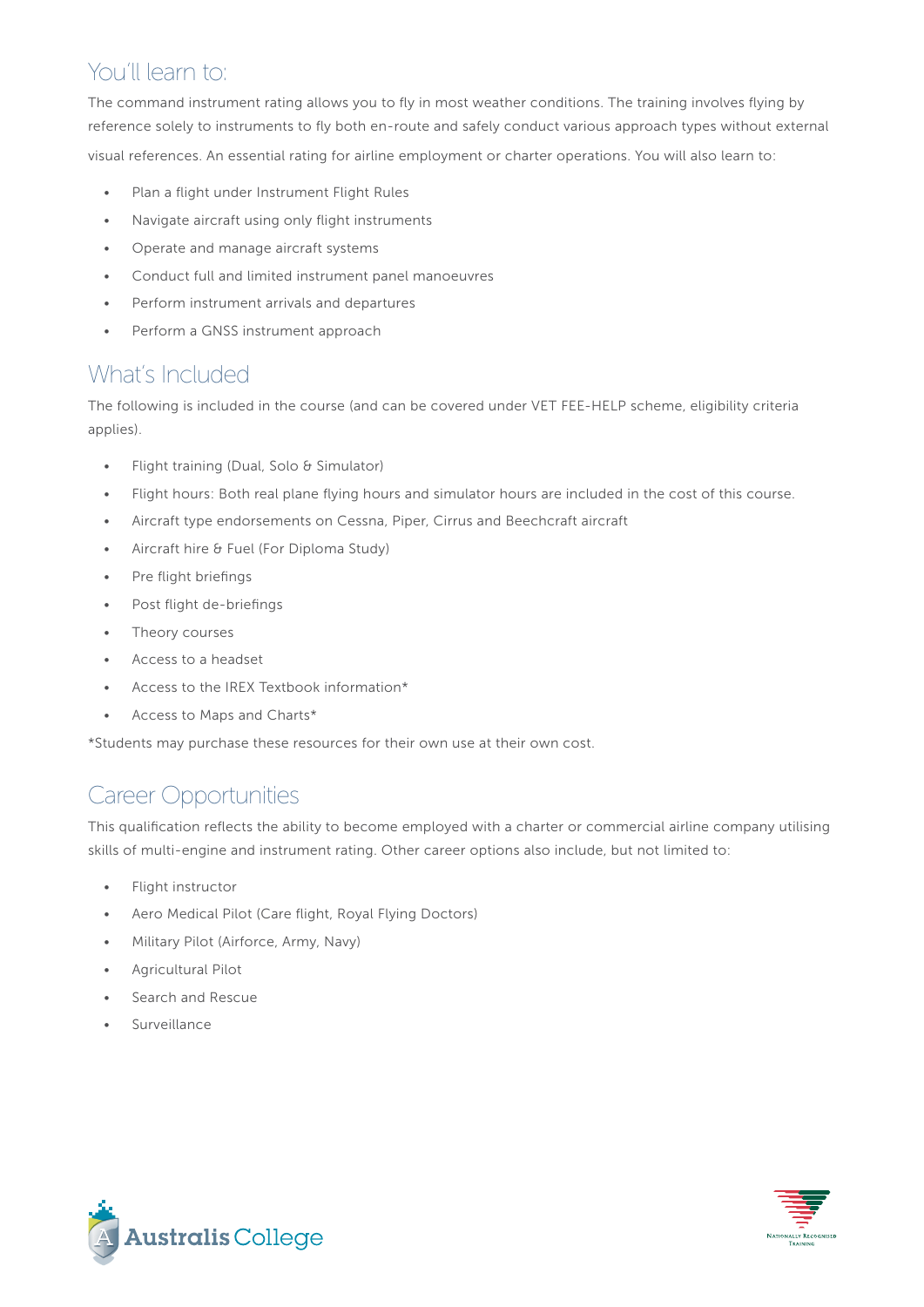## Location

Training is conducted at

- Australis Aviation College, Building 25 Qantas Avenue, Archerfield Qld 4108.
- Aero Dynamic Flight Academy Sunshine Coast, 4 Friendship Ave, Sunshine Coast Airport, Marcoola 4564.
- Aero Dynamic Flight Academy Hervey Bay, Hervey Bay Airport, 119 Don Adams Drive, Urangan Qld 4655

#### Accreditation

This qualification is nationally recognised under the Australian Qualification Framework (AQF).

# Duration & Cost

We allow approximately 42 weeks for PPL holders and 15 weeks for CPL holders to complete the course, although you may be able to complete faster than that depending on how much time you commit to your studies and you fulfil the requirements of this course. Final training schedules for this course are currently being confirmed.

There are two options for payment:

- [VET FEE-HELP](http://www.australiscollege.edu.au/vet-fee-help/) (eligibility requirements apply)
- [Payment Plans](http://www.australiscollege.edu.au/payment-plans/)

## Entry Requirements

#### Prerequisites

Whilst there are no prerequisites according to the Training Packaging Rules, the Civil Aviation and Security Association (CASA) state that learners should be able pass the aviation English proficiency at level 6, in addition they suggest they have a reasonable grasp of mathematics. Therefore there is no evidence required as part of the enrolment process, but these points are discussed with the potential student to ensure their awareness of these skills in order to achieve a CASA licence outcome in addition to completing the Diploma course.

Students of this course must have:

• A current class 1 (as applicable to PPL and CPL) Aviation Medical\*

#### And either a:

- CASA issued Private Pilots Licence (PPL) to undertake the approximately 42 week course.
- CASA issued Commercial Pilots Licence (CPL) are eligible to undertake the approximately 15 week course.
- AVI40108 Certificate IV in Aviation (Commercial Pilot Aeroplane Licence) are eligible to undertake the 15 week course.

In addition to participate in the course students will also require:

- English to IELTS Level 6 and a reasonable grasp of maths
- ASIC Security Clearance\*
- A good watch with a clear face and a sweeping second hand\*
- Uniform\*\*



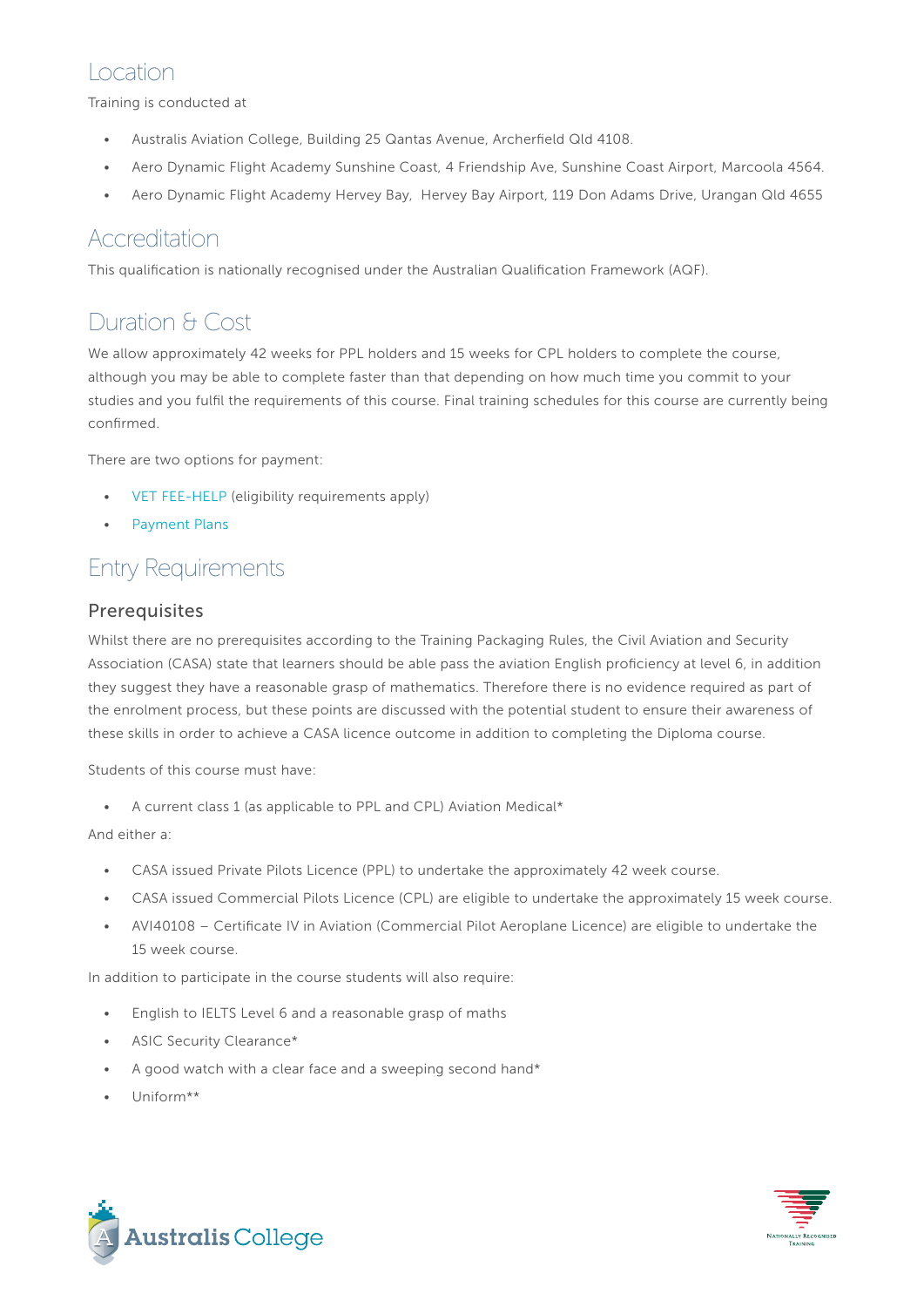An LLN Core Skills Pre-Assessment may be conducted by the Student Support Manager in order to offer the correct level of support that is needed to graduate from the course. Additionally, students are required by CASA to hold speaking level 6 and a reasonable grasp of maths to qualify for their CASA licences.

As of 1st January 2016 if you are applying for a VET FEE-HELP loan, you will need to produce a copy of your Australian Year 12 senior secondary certificate of education prior to enrolment.

If you are unable to produce this certificate, did not graduate secondary school and gain a certificate, or graduated overseas, you will be required to undertake a Language, Literacy and Numeracy (LLN) assessment, regardless of your education level and background.

#### [Click here for more about our student enrollment process.](http://www.australiscollege.edu.au/vet-fee-help/student-entry-procedure/)

\* Students are required to provide these at their own expense prior to course enrollment.

\*\* These items will be purchased by the student at their own expense when advised by the trainer throughout the course.

# How do I Register my Interest?

Our process is easy. You may register your interest now with our friendly team who can further answer any questions about this aviation qualification and guide you on the next steps on your aviation career. Simply;

- [Click here to fill out our contact form](http://www.australisaviationcollege.edu.au/contact-us/), or
- Contact us by phone on 1800 737 700

Please note: If you have been referred to us by a 3rd party provider, and have any doubts about information they have provided to you, please read about our 3rd party agreements and code of conduct. You may also be contacted by Australis College or their partners by email in relation to your request and you can unsubscribe at any time.

(\* Conditions Apply)



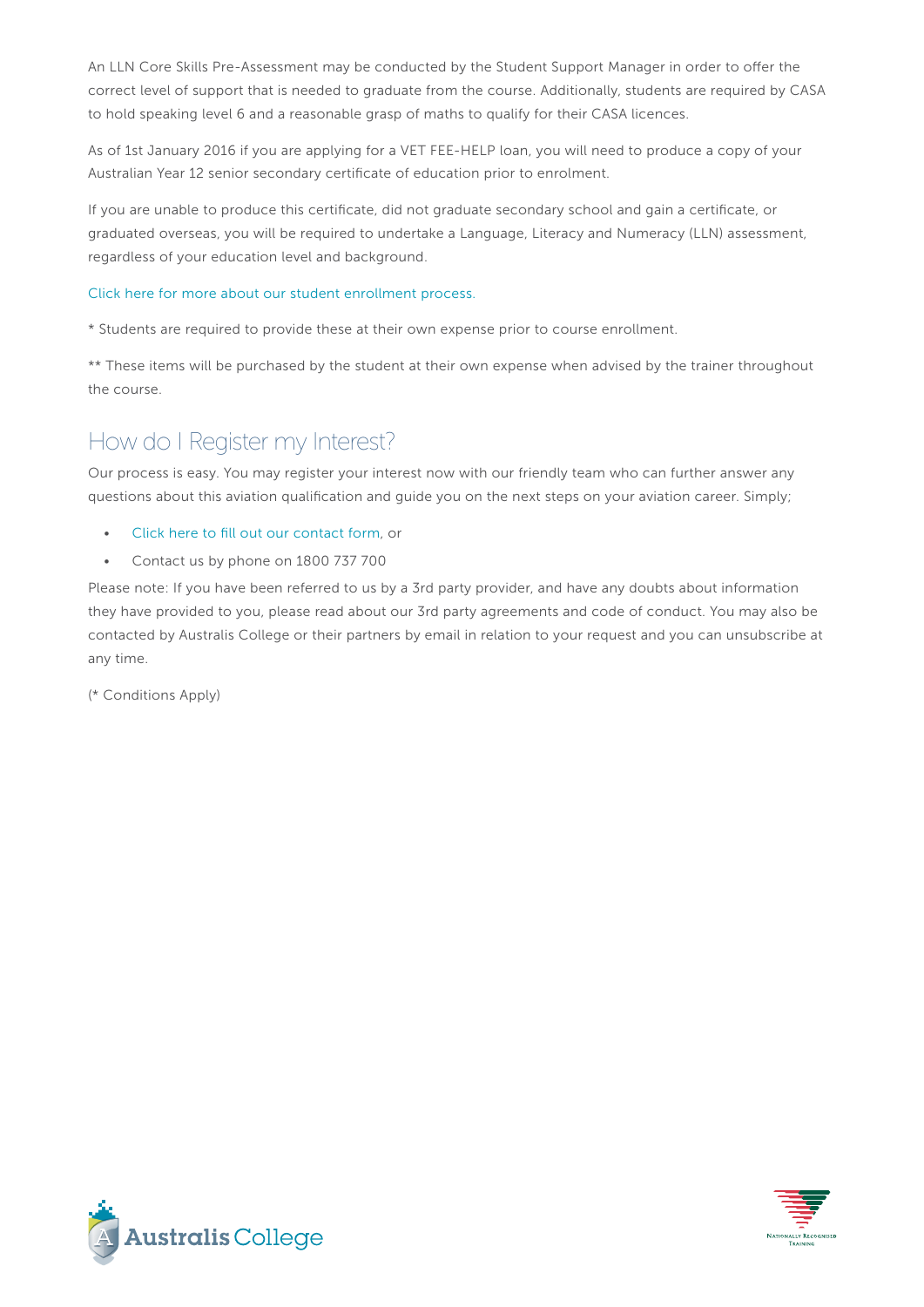# Subject list for AVI50408 Diploma of Aviation (Instrument Flight Operations)

In order to obtain this qualification with Australis College, you must successfully complete the following 10 units of competency.

The course is structured so that full-time students are to attend class for 38 hours plus outside self-directed study each week and part-time students are to study for 18 hours per week, in a schedule agreed with the campus.

Unit of Competency Unit of Competency Code Stage One Conduct full instrument panel manoeuvres **AVIY5020A** Conduct limited instrument panel manoeuvres AVIY5021A Operate and manage aircraft systems AVIW5018A Stage Two Perform an instrument arrival AVIY5025A Perform instrument departure – non published procedure MAVIY5027A Perform visual circling approach and a state of the AVIY5033A Stage Three Navigate aircraft – IFR AVIH5017A Perform non-directional beacon (NDB) instrument approach AVIY5034A Perform VHF omni-directional radio range (VOR) instrument approach AVIY5035A Plan a flight under Instrument Flight Rules (IFR) AVIH5016A

Timeframe and Units of Competency for Current PPL Holders – approximately 40 weeks in total.

Timeframe and Units of Competency for Current CPL Holders – Approximately 15 weeks in total.

|             | <b>Unit of Competency</b>                                           | <b>Unit of Competency Code</b> |
|-------------|---------------------------------------------------------------------|--------------------------------|
| Stage One   | Conduct full instrument panel manoeuvres                            | <b>AVIY5020A</b>               |
|             | Conduct limited instrument panel manoeuvres                         | <b>AVIY5021A</b>               |
|             | Operate and manage aircraft systems                                 | AVIW5018A                      |
| Stage Two   | Perform an instrument arrival                                       | AVIY5025A                      |
|             | Perform instrument departure – non published procedure              | <b>AVIY5027A</b>               |
|             | Perform visual circling approach                                    | AVIY5033A                      |
| Stage Three | Navigate aircraft - IFR                                             | <b>AVIH5017A</b>               |
|             | Perform non-directional beacon (NDB) instrument approach            | <b>AVIY5034A</b>               |
|             | Perform VHF omni-directional radio range (VOR) instrument approach* | AVIY5035A                      |
|             | Plan a flight under Instrument Flight Rules (IFR)                   | <b>AVIH5016A</b>               |